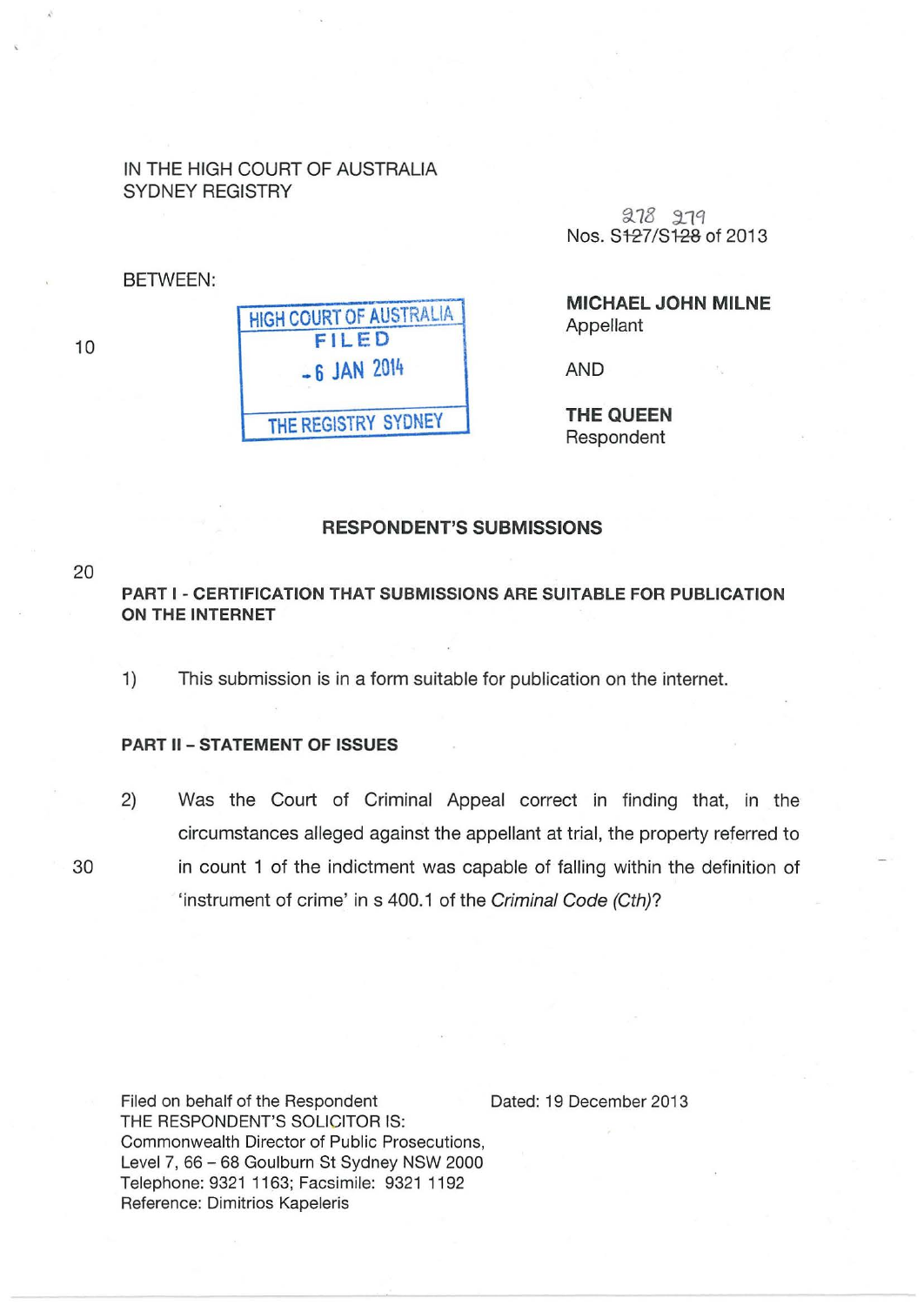# **PART** Ill - **CERTIFICATION THAT NOTICES UNDER SECTION 78B OF THE JUDICIARY ACT 1903 HAVE BEEN CONSIDERED**

3) The respondent has considered whether or not notice should be given, pursuant to s 788 of the Judiciary Act 1903, and has concluded that no such notice is required.

### **PART IV- FACTUAL ISSUES IN CONTENTION**

10 4) The statement of facts in the appellant's submissions and chronology is generally correct.' However, that brief summary of the facts does not disclose the complexity of the case. The relevant facts are more comprehensively summarised in the decision of the Court of Criminal Appeal at [9] to [77].

# **PART V - APPLICABLE CONSTITUTIONAL PROVISIONS, STATUTES AND REGULATIONS**

20 5) The respondent accepts the appellant's statement of applicable constitutional provisions, statutes and regulations.

### **PART VI -ANSWER TO ARGUMENT OF THE APPELLANT**

- 6) Relevantly, a person is guilty of the money laundering offence created by s 400.3(1) of the Criminal Code if:
	- i. the person deals with property, and
- 30 ii the person intends that the property will become an instrument of crime.

<sup>&</sup>lt;sup>1</sup> The incorrect reference in the appellant's submissions at [11] to Dutch companies (these companies were incorporated in St Vincent and the Grenadines) is inconsequential, and is corrected in the appellant's chronology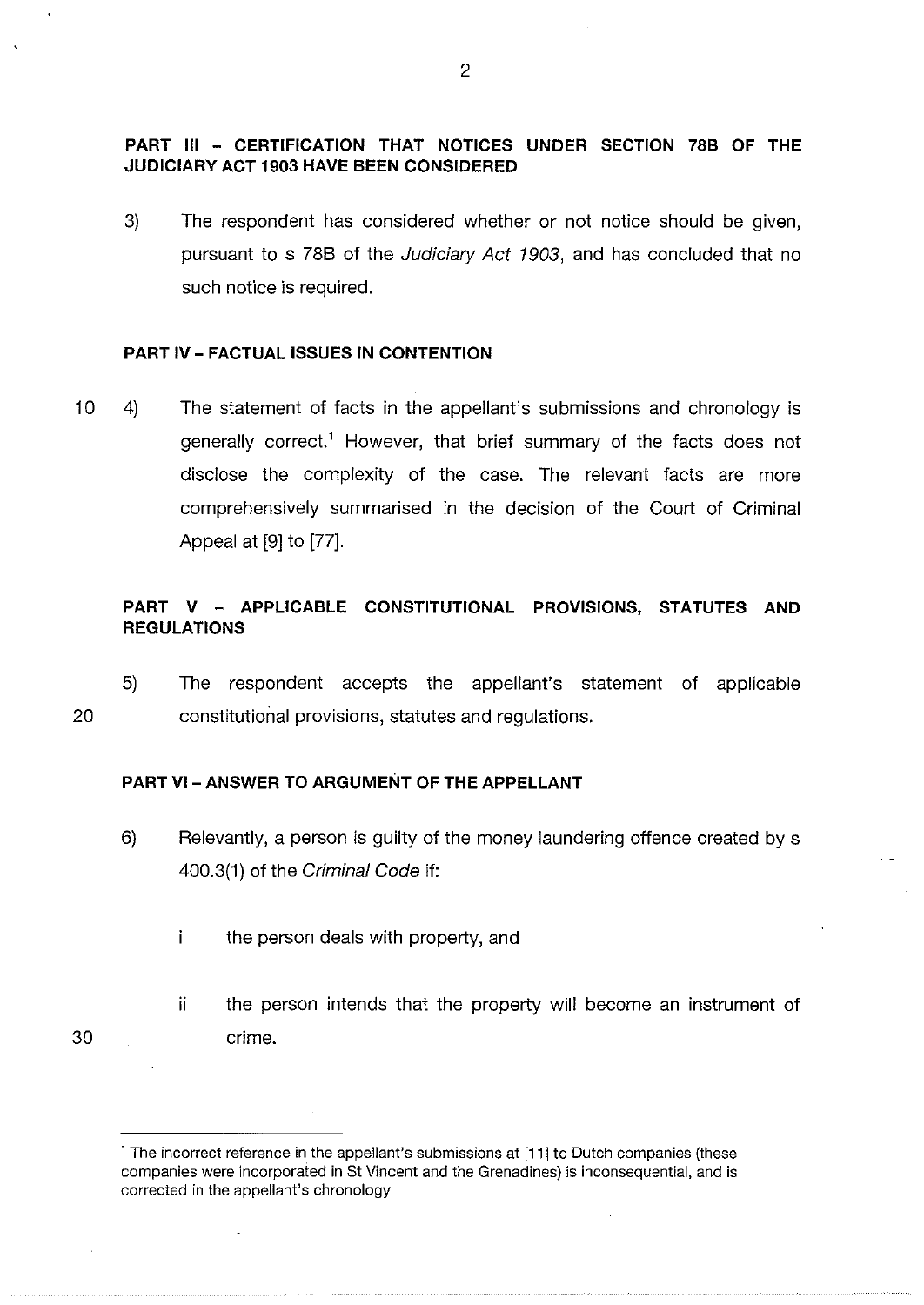- 7) When the definition in s 400.1 of 'instrument of crime' is incorporated,  $2a$ person is guilty of that money laundering offence if:
	- $\mathbf{i}$ the person deals with property, and
	- ii the person intends that the property will be used in the commission of, or used to facilitate the commission of, an (indictable) offence.
- 10 8) The appellant's primary contention is that the money laundering offence can only apply if a person deals with property, intending that, at some time in the future (after the property has been dealt with), the property will become an instrument of crime. <sup>3</sup>
	- 9) The terms of the provisions are not confined to the circumstances identified by the appellant. The provisions also contemplate offences in which a person deals with property intending that, as a result of that dealing, the property will facilitate the commission of a future offence and, as such, become an instrument of crime.
- 20 10) This broader construction of the provisions is open on the words of the provisions and is to be preferred because it gives effect to the legislative intention that the money laundering offences should be capable of flexible application and wide operation.

The prosecution case on 'instrument of crime'

11) The prosecution alleged that the appellant dealt with the 48 million Admerex shares by disposing of them in a swap for one million Temenos shares (within the concealment of a sophisticated offshore structure

<sup>&</sup>lt;sup>2</sup> As that definition applied at the time of the alleged offence, and before amendment pursuant to the Crimes Legislation Amendment (Serious and Organised Crime) Act (No.2) 2010, effective on 19 March 2010

<sup>3</sup>Appellant's submissions at [37], [41], [43], [46], [48], [53]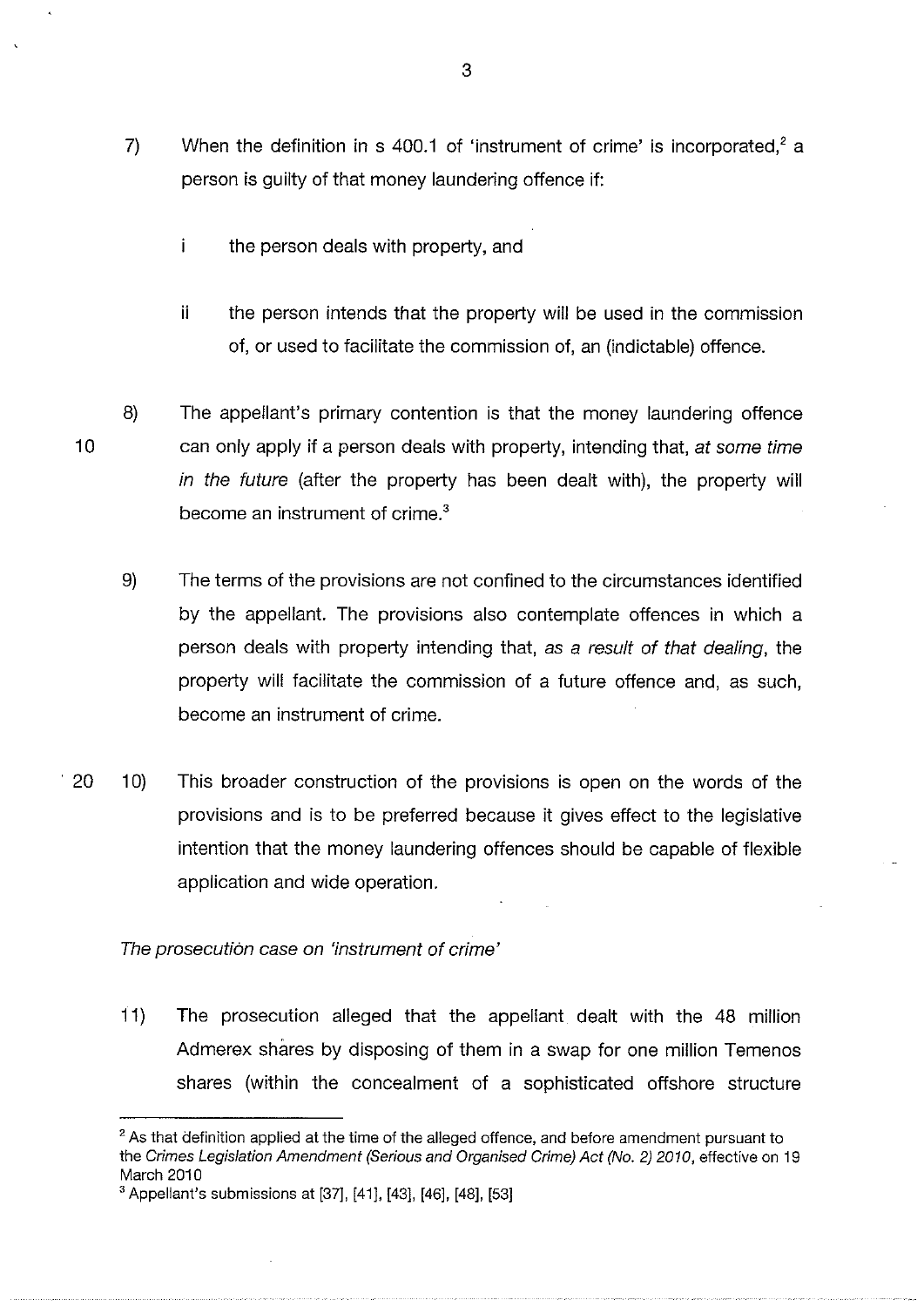controlled by the appellant) intending that, as a result of that dealing, the shares would facilitate the commission of a future offence involving the lodgement of a tax return which dishonestly failed to declare the capital gain derived from the disposal of the Admerex shares.

4

- 12) On the prosecution case, the appellant intended that the Admerex shares would facilitate the commission of the future tax offence in two ways:
	- j. First, as a result of the swap of Admerex shares for Temenos shares, there would be a capital gains tax event that would be the basis for the tax offence that he intended to later commit, in failing to declare the capital gain derived from the disposal of the Admerex shares.<sup>4</sup>
		- ii Secondly, as a result of the swap of Admerex shares for Temenos shares, he could obtain the benefit of the capital gain with greater concealment because the capital gain would be realised in cash by selling Temenos shares instead of by the direct sale of Admerex shares.<sup>5</sup>
- 20 13) At the time of the swap, on 3 February 2005, the 48 million Admerex shares traded on the Australian Stock Exchange at a total value of between approximately  $$8,400,000$  and  $$9,120,000$ .<sup>6</sup> At that time, the one million Temenos shares traded on the Swiss Stock Exchange at a total value of between approximately \$8,469,090 and \$8,728,018.<sup>7</sup> The relative equivalence in value between the Admerex shares and the Temenos shares was consistent with the prosecution case as to the appellant's motive for

<sup>4</sup> Written directions to the jury (MFI 40) at [17], [22]

<sup>&</sup>lt;sup>5</sup> Written directions to the jury (MFI 40) at [22]; Judgment No. 3 dated 4 November 2010 (refusing application for directed verdicts) at  $[27]$ ; summing up at  $132.10 - 132.16$ ,  $151.5 - 151.11$ ; see also extracts set out below

<sup>&</sup>lt;sup>6</sup> Exhibit B (admissions by the accused) at [56]; 48 million Admerex shares trading at a value of between 17.5 cents and 19 cents per share= between \$8,400,000 and \$9,120,000

<sup>&</sup>lt;sup>7</sup> Exhibit C1 at page 152; 1 million Temenos shares trading at a value of between 7.85 and 8.09 Swiss francs per share (at an exchange rate of 0.9269 Swiss francs for  $$1$ ) = between \$8,469,090 and \$8,728,018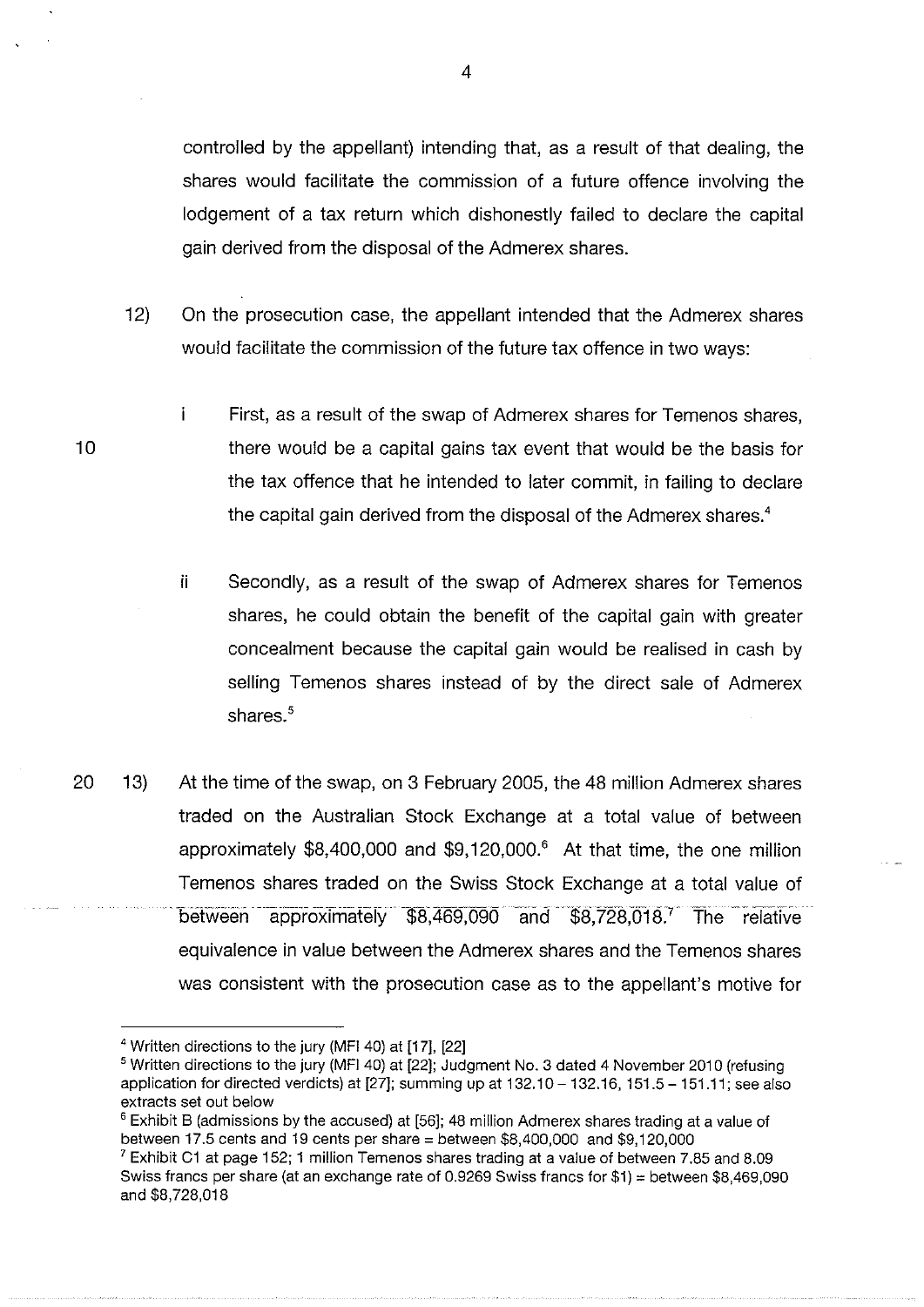using the the Admerex shares to obtain the Temenos shares because, of itself, the share swap did not result in any profit to the appellant.

- 14) The prosecution argued that the appellant's intention as to the use of the Admerex shares was confirmed by his conduct following the share swap. Within five months after the share swap, the Temenos shares had been sold, realising over \$8 million in cash. That cash was put to various uses for the personal benefit of the accused. Most relevantly, approximately \$5.6 million of these proceeds were ultimately returned to Australia. When the 10 **appellant was later questioned by the accountants retained to prepare tax** returns as to the source of the funds which were returned to Australia, the appellant did not disclose the disposal of the Admerex shares and, instead, dishonestly claimed that that the funds brought into Australia· were loans from an offshore entity referred to as 'Clairmont'.
- 15) This deception was facilitated by the appellant's use of the Admerex shares to obtain the Temenos shares because the appellant's previous association with Admerex, as a director and a substantial shareholder (through his private company Barat Advisory Pty Limited), was public knowledge.<sup>8</sup> 20 Moreover, the sale for cash of a large parcel of 48 million shares in a company listed on the Australian stock exchange may have attracted the attention of the local business community and the Australian Taxation Office. In comparison, the sale for cash of the Temenos shares was less open to scrutiny because it was a smaller parcel of only one million shares in an overseas company listed on the Swiss stock exchange.
	- 16) The issue concerning 'instrument of crime' that is the subject of this appeal was raised at the end of the prosecution case, as one of several contentions advanced on behalf of the appellant in an application that the

<sup>8</sup> (2012) 219 A Grim R 237; 259 FLR 42 (Court of Criminal Appeal) at [14]-[15], [22]-[23]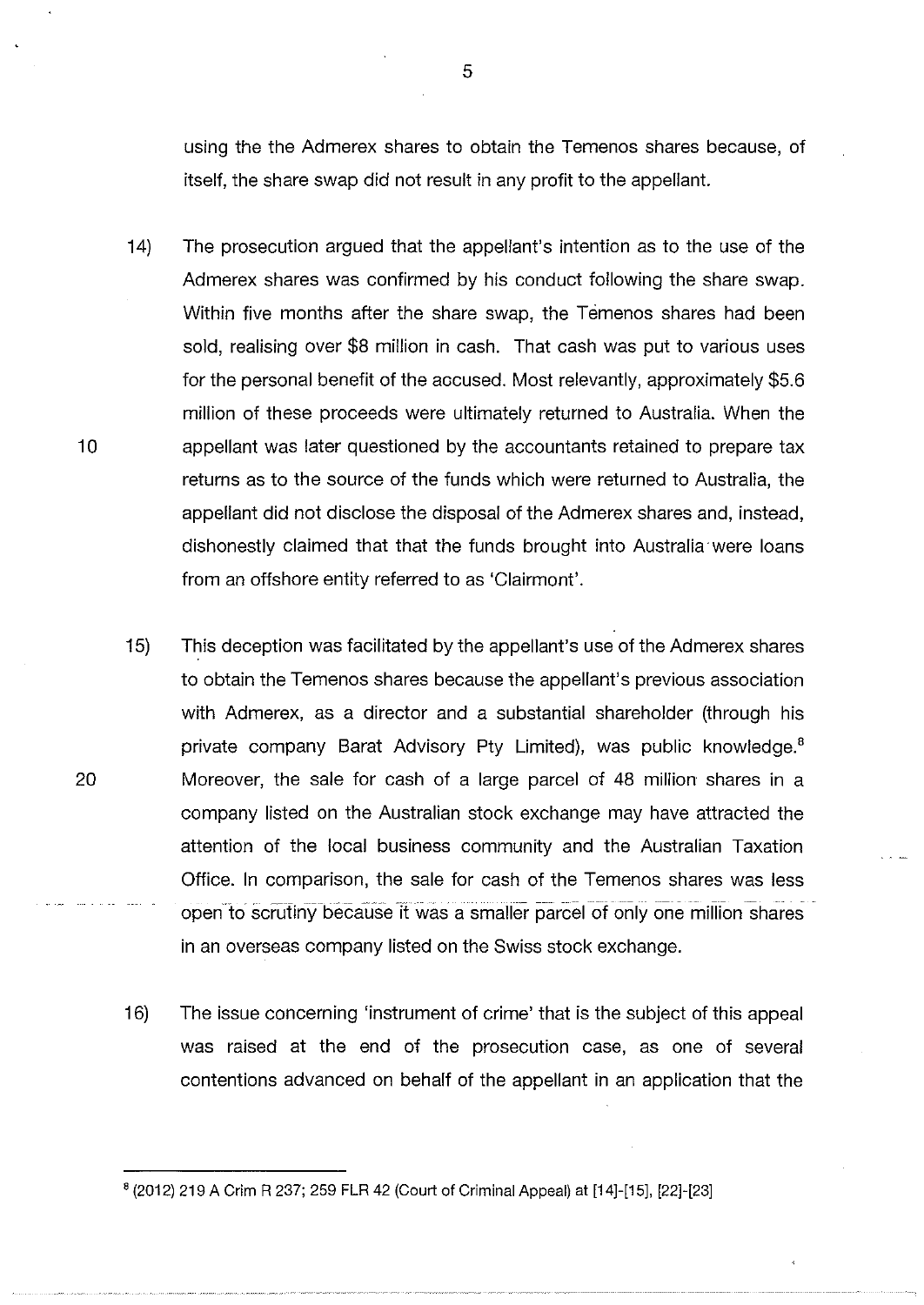trial judge should direct the jury to return verdicts of acquittal. The argument in response by the prosecution included the following:<sup>9</sup>

My learned friend seems to make the point that there was no future ability to use the shares. I am getting off the track a bit but in our submission that was a use of the shares which is capable of constituting an offence, but it also had the facilitation of the offence because it then put Mr Milne in control of the Temenos shares which he was able to dispose of with a higher degree of anonymity and the better ability of concealing the outcome of his transactions.

Because it was a disposal in our submission it amounted to a CGT event and generated a liability at that point, in capital gains tax.

As I indicated it is our case that it then presented Mr Milne with the opportunity of dealing in Temenos shares instead of Admerex shares so that he could embark upon the process of selling those shares without attracting attention.

And that is reflected by the fact that immediately he commenced to sell the Temenos shares and to repatriate the proceeds of the funds to the benefit of himself initially by the two overseas payments to the antiquities company in Paris and to the exclusive resorts payment and thereafter continue to transfer the proceeds of the sale back to the Barat Advisory account in Australia.

17) The Crown prosecutor returned to this topic later in the argument:<sup>10</sup>

> That is consistent with, in our submission, with the way in which I expressed the case and that is preparatory steps were taken after the purported assignment on 11 June, and then specifically on the 3rd of February 2005, the shares were used as an instrument of crime and had an ongoing function because the result of the exchange was that the Temenos shares came into the possession of Mr Milne and enabled him to gain access to the proceeds of the allotment of the Admerex shares by selling off the Temenos shares. So, it was a use and an ongoing use in our submission as a result of the transaction leading up to the end of that financial year.

> The same argument I think meets the further reason, in the sense that whilst you [sic] do say that the accused always had in mind that Barat would avoid the payments of capital gains tax it was not until the swap on the 3rd of February that that conduct became an offence against section 400.3 for the reasons I have already expressed resulting in the Temenos shares substituting for Admerex shares, the advantage that they could be disposed of more readily and more discreetly, and in that way, facilitate or enhance the non declaration of the capital gain in the relevant income tax return.

20

10

30

<sup>&</sup>lt;sup>9</sup> Transcript 707.39 - 708.8

 $10$  Transcript 709.17 - 709.43; see also 712.33 - 713.14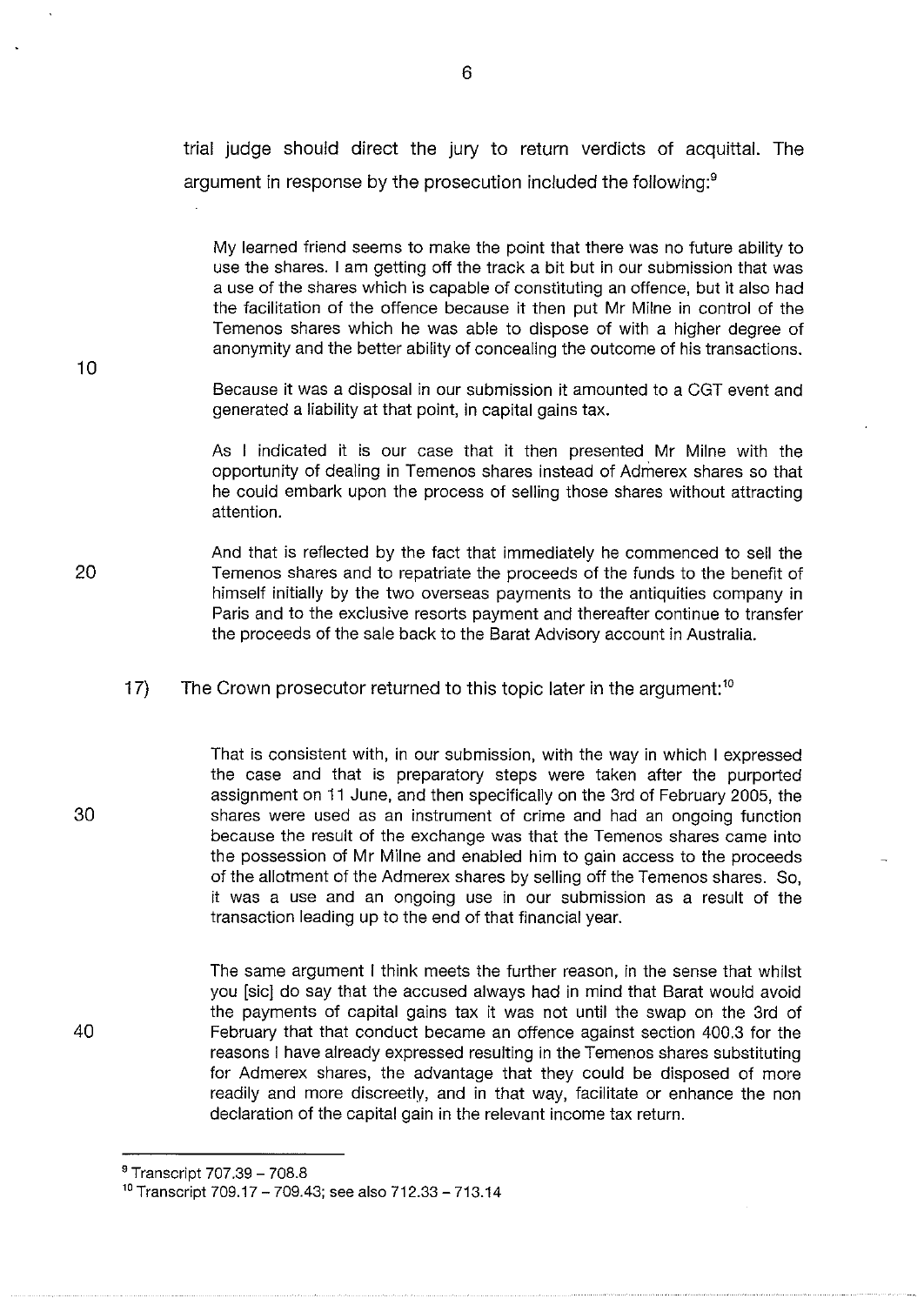The same argument in broad terms I think applies in relation to the fourth reason given by my learned friend in relation to the fact that the shares were just shares and that there was nothing in their character which rendered them an instrument of crime.

At the risk of repetition we make the same point and that is that by swapping them for the Temenos shares with their increased ability to be sold and discreetly, the Admerex shares, facilitated the offence.

10

18) To similar effect, the prosecution case as to how the appellant intended that the Admerex shares would facilitate the commission of the later tax offence was explained, as follows, near the conclusion of the closing address to the jury:<sup>11</sup>

> In a way the transfer to the Stichting companies and the creation of the Stichtings contributed to the concealment of the trail of disposal of Admerex shares, but the one dealing which we suggest facilitated the deception later on was the conversion of the shares into the Temenos shares and that was where, whatever the inquiries embarked upon by Mr Thurn and Mr Shew and Mr Samuel were, they were always going to run into that dead end when it came to independently trying to establish the facts.

> So what we suggest is that there seems to be quite a significant internal conflict between what appears to be the arguments being put by the defence through the cross-examination of the witnesses. On the one hand it seems to be suggested that there was no ongoing use of the Admerex shares, the 48 [sic] Admerex shares in facilitating the obtaining of a financial advantage by deceiving the Commissioner of Taxation as to capital gains, but on the other hand it seems to be suggested that the accountants could have investigated and established the facts.

> The point we make is that if the accountants did have that obligation, and we suggest that they didn't, in any event they would have run into this brick wall because of the fact that the 48 million shares had been swapped for the Temenos shares and the inquiries would have led nowhere. Whereas in fact what did happen, we suggest, is that the deception was facilitated because in actual fact the monies were able to come back to Barat and appear in the accounts, but the true character of those payments was concealed because of the conversion of the 48 million Admerex shares into the 1 million Temenos shares. So that even if the accountants had got to that point they never would have been able to go back beyond the swap.

> So in those circumstances what we invite you to conclude is that there is this significant overlap between the first and second counts, but more particularly

20

30

<sup>&</sup>lt;sup>11</sup> Transcript 823.29 - 824.15; see also closing address at 755.18 - 755.26, 780.36 - 780.46, 795.6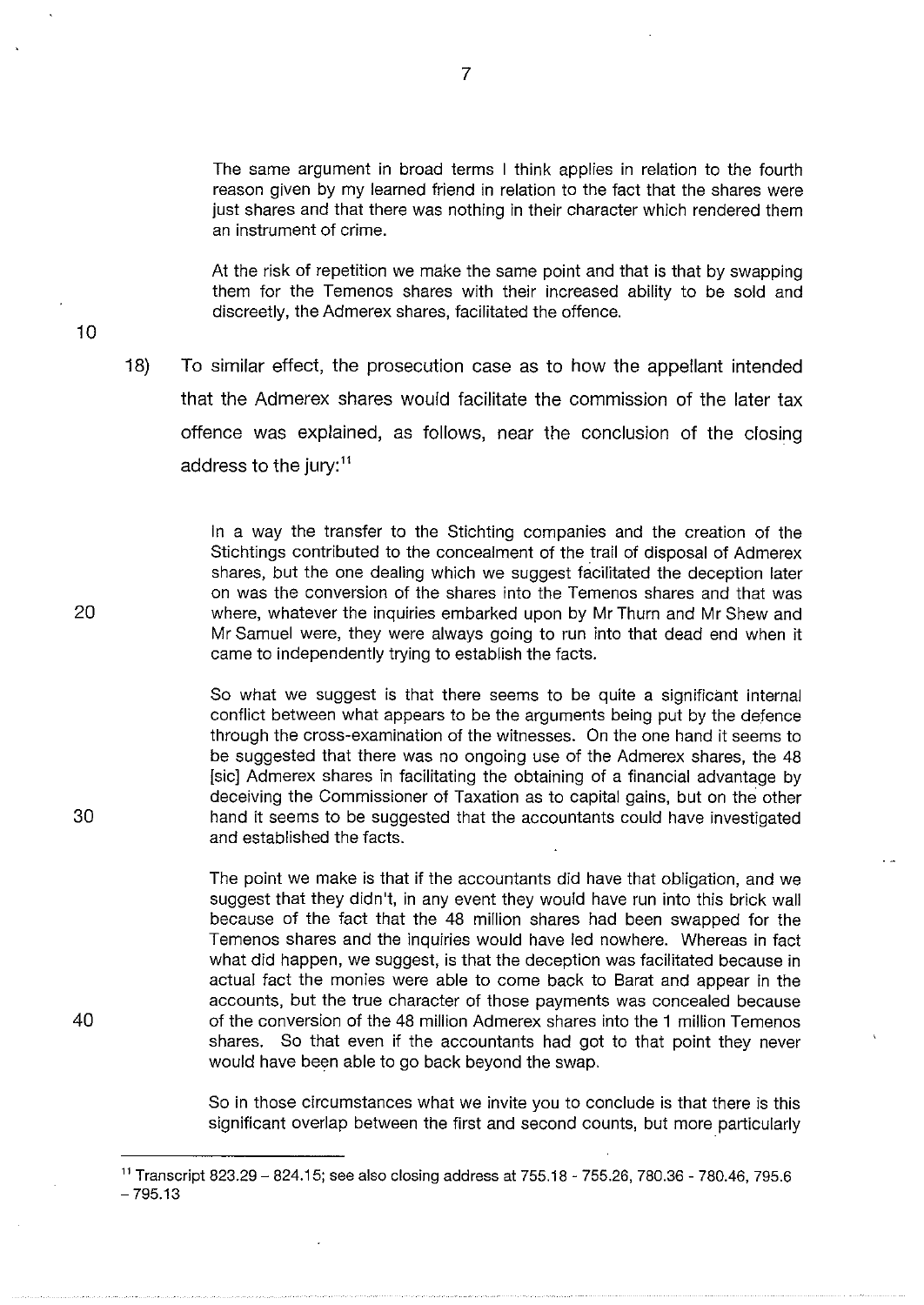when it comes to the first count which alleges that the accused used the shares as an instrument of crime in order to facilitate obtaining a financial advantage by deception it becomes quite starkly apparent how effective the swap was in achieving that purpose in the light of the cross-examination put to the accountants because in the end result they had little or no capacity to establish the true circumstances relating to the payments going into the Barat account because of the device used by the accused.

19) The two ways in which the prosecution alleged that appellant intended that the Admerex shares would facilitate the commission of the future tax offence were also reflected in the decision of the Court of Criminal Appeal:

> More significantly, in the present matter, the Admerex shares did not cease to exist upon their disposal. They remained wholly in existence but were now hidden behind the additional curtain of the Temenos shares.<sup>12</sup>...

> ... The disposal of the Admerex shares in the present matter had two features that were relevant to proof of the appellant's intention that the shares would be used to facilitate the commission of the s 134.2 offence. First, the share swap created the CGT event which provided the basis for the commission of the future crime. Second, it provided a facilitating mechanism for the commission of the offence in that it provided a further cloak or curtain behind which the act of ultimate deception (the lodgement of a return) would be more likely to succeed. It had the capacity to assist the very advantage the deception (by lodgement of the tax returns) was intended to secure.<sup>13</sup>

- 20) The appellant's submissions are, with respect, based upon a false premise because they do not adequately reflect the prosecution case in relation to 'instrument of crime':
	- $\mathbf{i}$ First, they fail to take into account the second way in which the prosecution alleged that the appellant intended that the Admerex shares would facilitate the commission of the future tax offence, namely, that as a result of the swap of Admerex shares for Temenos shares, he could obtain the benefit of the capital gain with greater concealment because the capital gain would be realised in cash by selling Temenos shares instead of by the direct sale of Admerex shares.

8

20

30

<sup>&</sup>lt;sup>12</sup> Court of Criminal Appeal at [140]; see also at [93]

<sup>&</sup>lt;sup>13</sup> Court of Criminal Appeal at [150]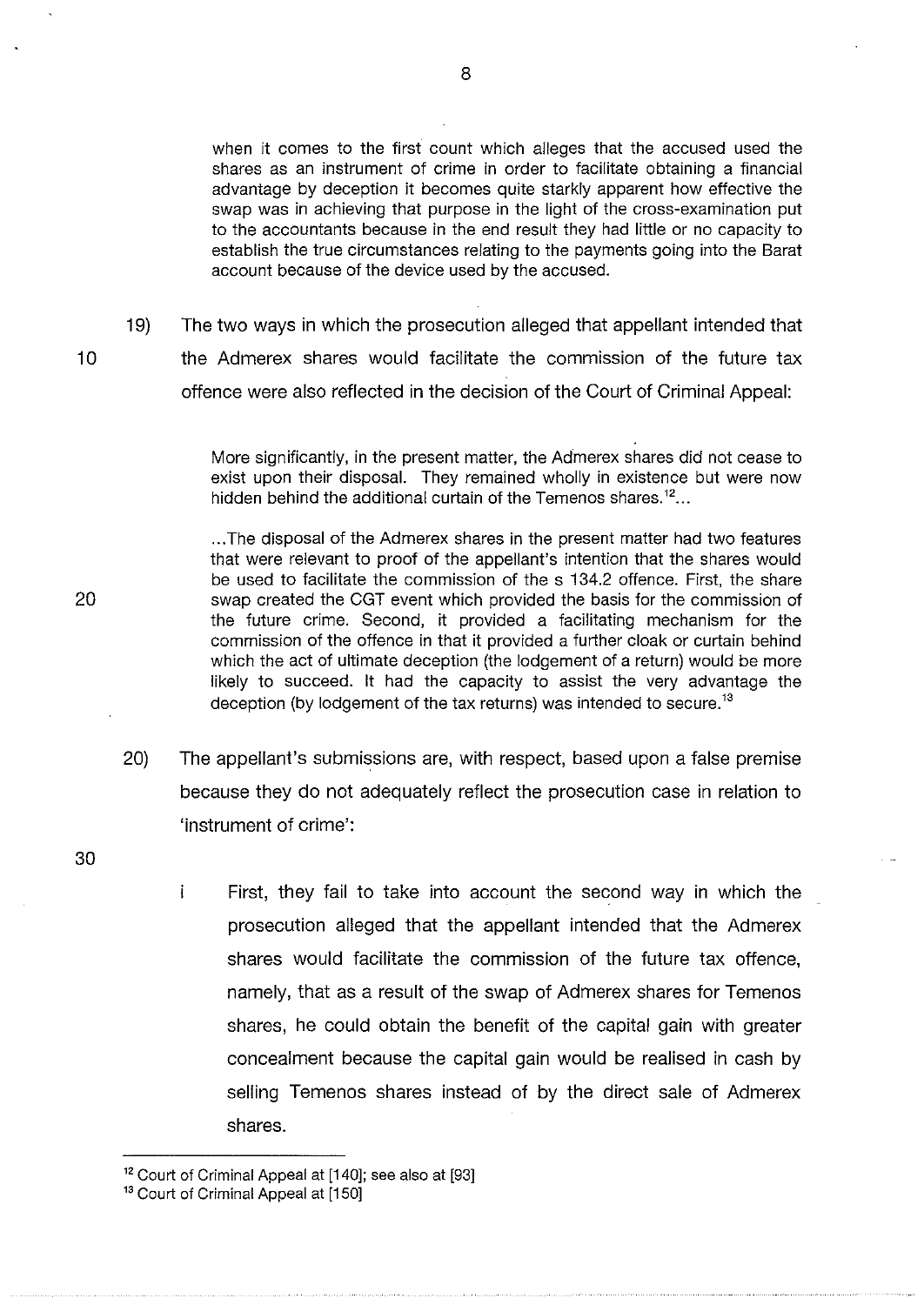- ii Secondly, the appellant's submissions overstate the role played by the offshore structure in the prosecution case.<sup> $14$ </sup> Although the offshore structure offered additional concealment of the capital gain, and was an important part of the prosecution case, particularly in establishing the appellant's overarching dishonest intention to evade tax, it was the appellant's use of the Admerex shares to obtain the Temenos shares that was the focus of the prosecution case on instrument of crime. This is made clear in the extract from the conclusion of the Crown prosecutor's closing address to the jury, set out above.
- 21) The misunderstanding of the prosecution case is apparent in the appellant's submission, set out below, contrasting the position if no offshore structure had been used:<sup>15</sup>

Having regard to the way in which the Crown put its case, it would appear that the Crown, in the absence of the use of such a structure, (even if it was clear the appellant had no intention to declare the sale in the relevant tax return), would not suggest the appellant on the sale, intended that the shares would be used to facilitate the commission of the future offence.

22) To the contrary, even in the absence of the additional concealment afforded by the offshore structure, the two ways in which the prosecution put its case on 'instrument of crime' (set out above at paragraph 12), would have been open, albeit with less force.

The money laundering provisions are intended to be flexible and of wide application

30 23) The legislative intention that this category of offences be flexible and of wide application is apparent from the broad wording of the money

20

<sup>&</sup>lt;sup>14</sup> Appellant's submissions at [30], [35]

<sup>&</sup>lt;sup>15</sup> Appellant's submissions at [35]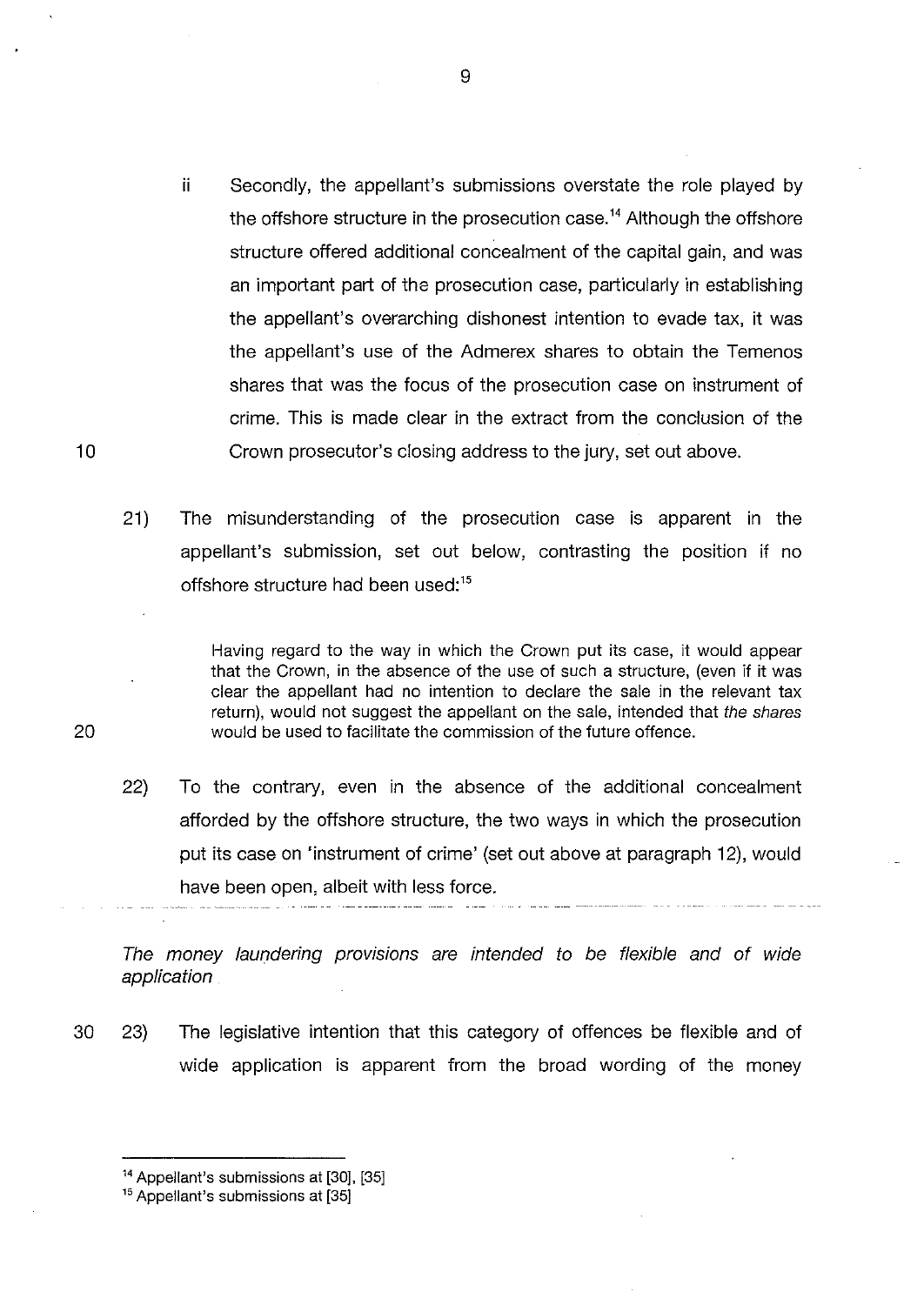laundering provisions.<sup>16</sup> That intention is also disclosed in the relevant secondary legislative materials.

- 24) In June 1999 the Australian Law Reform Commission published a report entitled Confiscation that Counts: A Review of the Proceeds of Crime Act 1987. *<sup>17</sup>*The ALRC report dealt generally with the regulation of proceeds of crime and included a review of the money laundering offences previously available under ss 81 and 82 of the Proceeds of Crime Act 1987. One of the key recommendations made in the ALRC report was that the offence of money laundering should be broadened to apply in circumstances where a person deals with property for the purpose of committing or facilitating the commission of a future offence. <sup>18</sup>
- 25) In this regard, the ALRC report commented as follows:<sup>19</sup>

On the other hand, the Commission believes that the submissions referred to above make a significant case for reforms that would enable the offence of money laundering to be provable by reference to a wider range of activity, namely, proscribed activity relating to money or property that can be proved 20 beyond reasonable doubt to be preparatory to, or associated with, the commission of the relevant predicate offence or a consequence of the commission of such . an offence. This last mentioned formulation would encompass, but not be limited to, proceeds as defined.

- 26) The ALRC recommendations were reflected in the legislative scheme incorporating the various money laundering offences in Part 10.2 of the Criminal Code, effective from 1 January 2003.<sup>20</sup>
- 30 27) The intention that this new scheme for money laundering offences would be of broad application, consistent with the recommendations in the ALRC

10

<sup>16</sup>R v Ansari (2007) 70 NSWLR 89 at [119]-[120]

<sup>&</sup>lt;sup>17</sup> Australian Law Reform Commission, Confiscation that Counts: A Review of the Proceeds of Crime Act 1987, Report 87 (1999)

<sup>&</sup>lt;sup>18</sup> ALRC report, 'Part 7, Laundering of property and money', in particular Recommendation 22; see also Recommendations 23, 24, 25 and 28<br><sup>19</sup> ALRC report at paragraph 7.19

<sup>&</sup>lt;sup>20</sup> Those provisions were inserted into the Criminal Code by the Proceeds of Crime (Consequential Amendments and Transitional Provisions) Act 2002, effective from 1 January 2003.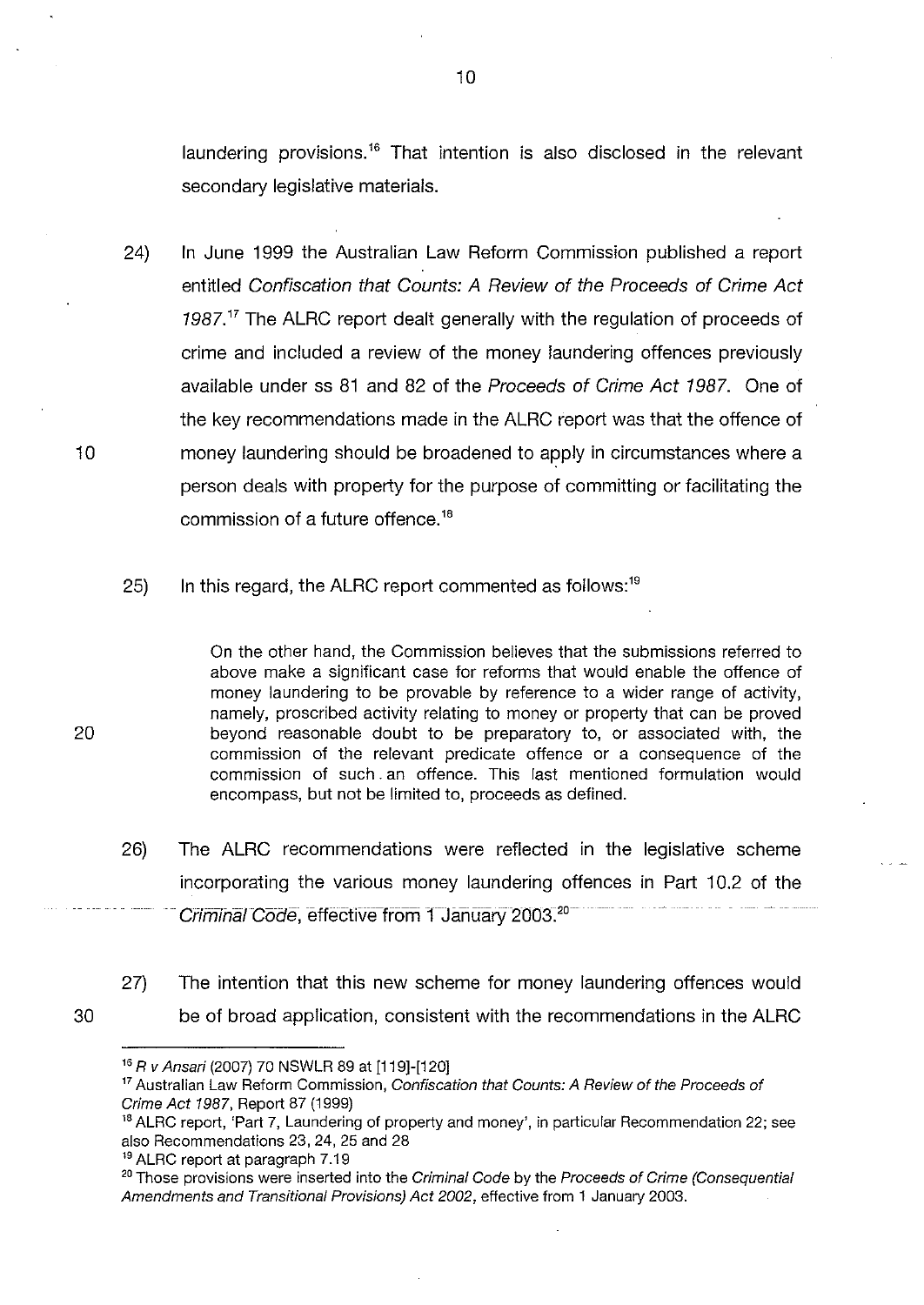report, is apparent from the following passages in the Explanatory Memorandum:

 $\mathbf{i}$ In relation to the amendments generally:

> The Bill repeals the existing money laundering offences in the Proceeds of Crime Act 1987 and replaces them with new provisions in the Criminal Code which are graded both in terms of the mental element required to be established and the value of the property the subject of the dealing which constitutes money laundering.

ii In relation to the definition of 'instrument of crime':

> **'Instrument of crime'** introduces a new concept for the purposes of the money laundering offences which were previously only concerned with 'proceeds of crime.' Consistent with recommendation 22 of the ALRC report, the definition extends the coverage to money or property used in the commission of, or to facilitate the commission of, an indictable offence. However, it is not a new concept in the context of proceeds of crime legislation. A similar concept is used as part of the definition of 'tainted property' in section 4 of the PoC (Proceeds of Crime) Act 1987 and in clause 338 of the PoC Bill.

iii In relation to s 400.13 – Proof of other offences is not required:

Money laundering is often linked to other offences, usually referred to as the 'predicate offence'. This provision makes it clear that it is not necessary to prove those other offences with particularity about the exact offence or the particular offender.

- 30
- iv In relation to s  $400.15 Geographical$  jurisdiction:

This recognises that there is scope for money launderers based in Australia to try to avoid authorities in Australia by dealing in the money or other property off-shore.

28) Given the broad wording of the money laundering provisions, and the secondary legislative materials referred to above, the Court of Criminal

11

20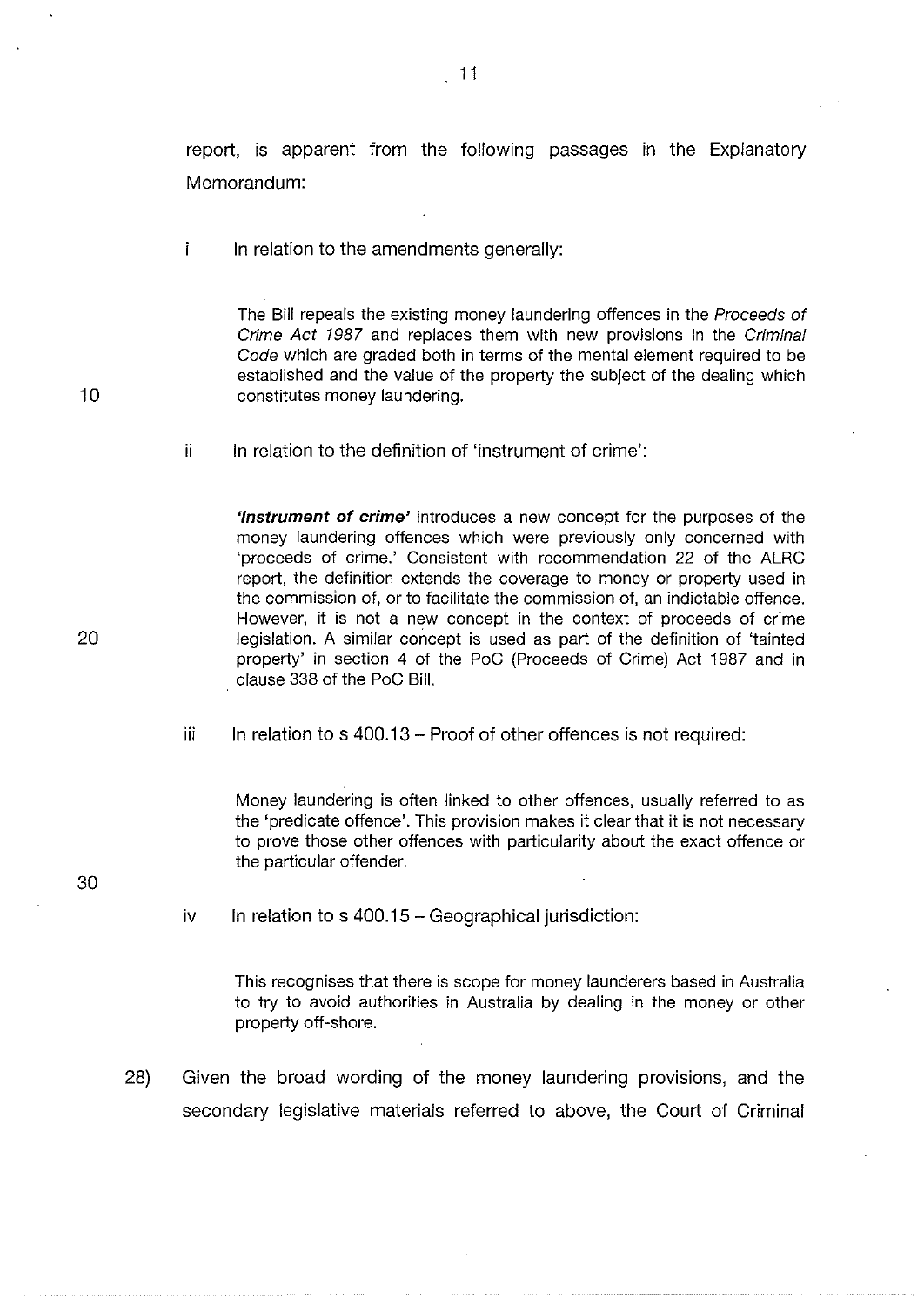Appeal was correct to apply a purposive interpretation to those provisions. <sup>21</sup>

29) The appellant's construction should not be accepted because it imposes a restricted operation of the money laundering offence, which is not required by the terms of the provision, and undermines the legislative intention that this category of offence be flexible and capable of application to a wide variety of circumstances and criminal activity. In particular, the appellant's construction would substantially impair the capacity of the money 10 laundering provisions to address continually evolving sophisticated tax evasion schemes that are designed to disguise the source of funds with increasing complexity and ingenuity.

30) In light of the circumstances in which the appellant disposed of the Admerex shares, it was consistent with both the terms of the money laundering provisions, and their intended broad application, that the indictment included both the money laundering count and the tax evasion count, in order to properly reflect the full extent of the appellant's criminal conduct. The overlap between the offences was taken into account on 20 sentence, in accordance with Pearce v The Queen,<sup>22</sup> so that the appellant was not subject to any double punishment.<sup>23</sup>

#### Authorities considering the meaning of 'use'

31) The appellant's submissions include reference to numerous cases considering the meaning of 'use' in the context of different legislation, which does not include the composite phrase 'used to facilitate the commission of an qffence' that defines instrument of crime in the money laundering provisions. Moreover, none of the confiscation of criminal assets

<sup>&</sup>lt;sup>21</sup> Court of Criminal Appeal at [135]; see also at [146]  $22$  (1998) 194 CLR 610

<sup>&</sup>lt;sup>23</sup> R *v Milne (No. 6)* [2010] NSWSC 1467 at [182]-[198]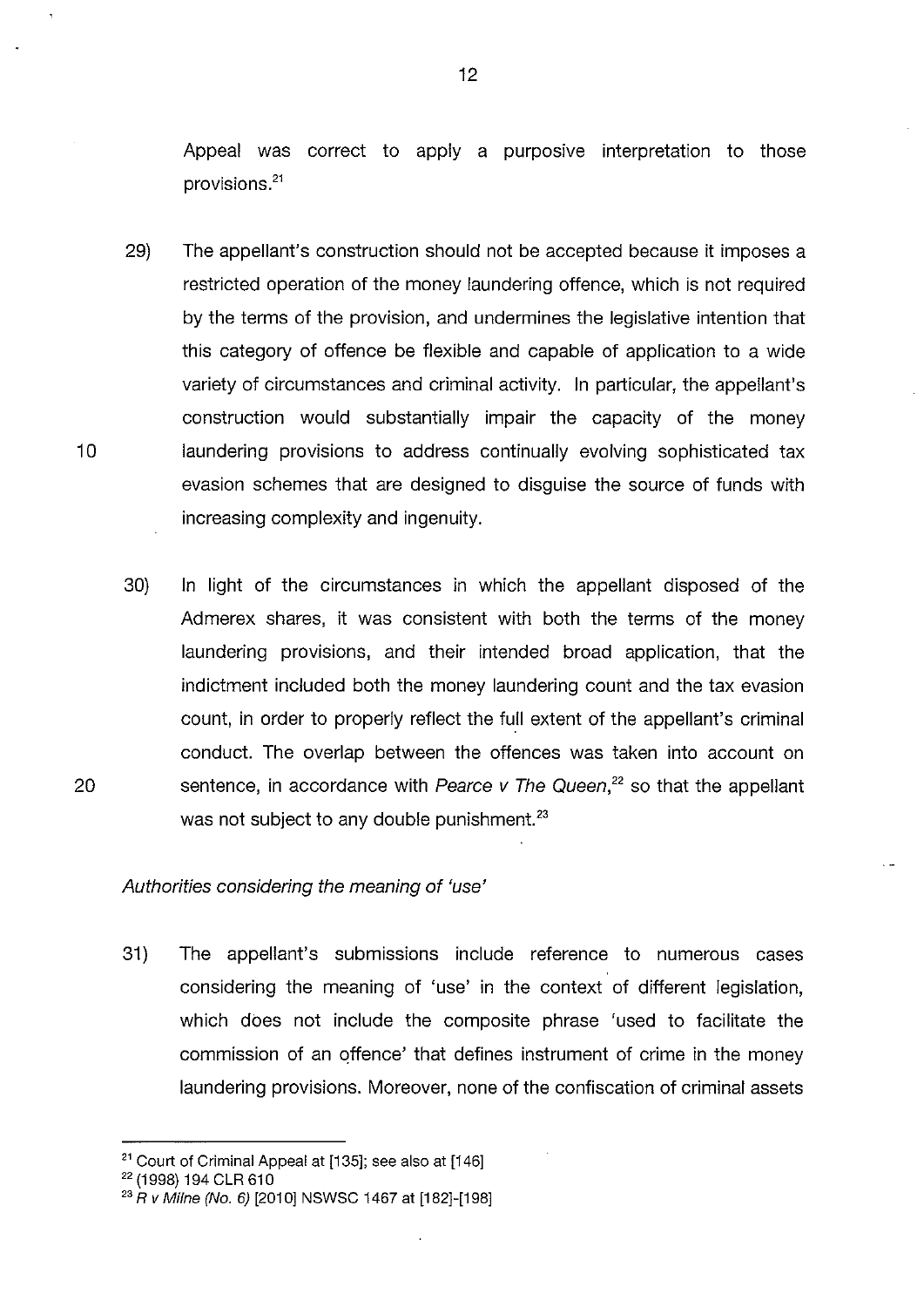cases referred to by the appellant consider property being used in connection with a revenue offence.

- 32) Some of the propositions drawn from those cases by the appellant beg the. question of statutory construction in the present appeal, because they appear to assume (as the appellant contends) that the money laundering offence can only apply if a person deals with property, intending that, at some time in the future after the property has been dealt with, the property will become an instrument of crime.<sup>24</sup>
- 33) White v Director of Public Prosecutions for the State of Western Australia*<sup>25</sup>* involved an appeal against a decision of the Court of Appeal of Western Australia. The Court of Appeal held that premises leased by the appellant in that case were 'crime used property', within the definition in s 146(1)(a) of the Criminal Property Confiscation Act 2000 (WA), in circumstances where he had arranged for the gates to the premises to be locked and then shot an associate on the premises, behind the locked gates.<sup>26</sup>
- 34) Section 146(1) of the Criminal Property Confiscation Act 2000 (WA) is set out below:<sup>27</sup>

(1) For the purposes of this Act, property is crime-used if  $-$ 

(a) the property is or was used, or intended for use, directly or indirectly, in or in connection with the commission of a confiscation offence, or in or in connection with facilitating the commission of a confiscation offence;

{b) the property is or was used for storing property that was acquired unlawfully in the course of the commission of a confiscation offence; or

(c) any act or omission was done, omitted to be done or facilitated in or on the property in connection with the commission of a confiscation offence.

20

10

<sup>&</sup>lt;sup>24</sup> Appellant's submissions at  $[53]$ <sup>25</sup> (2011) 243 CLR 478

<sup>26</sup>(2011) 243 CLR 478 at [17]

<sup>27</sup> (2011) 243 CLR 478 at [9]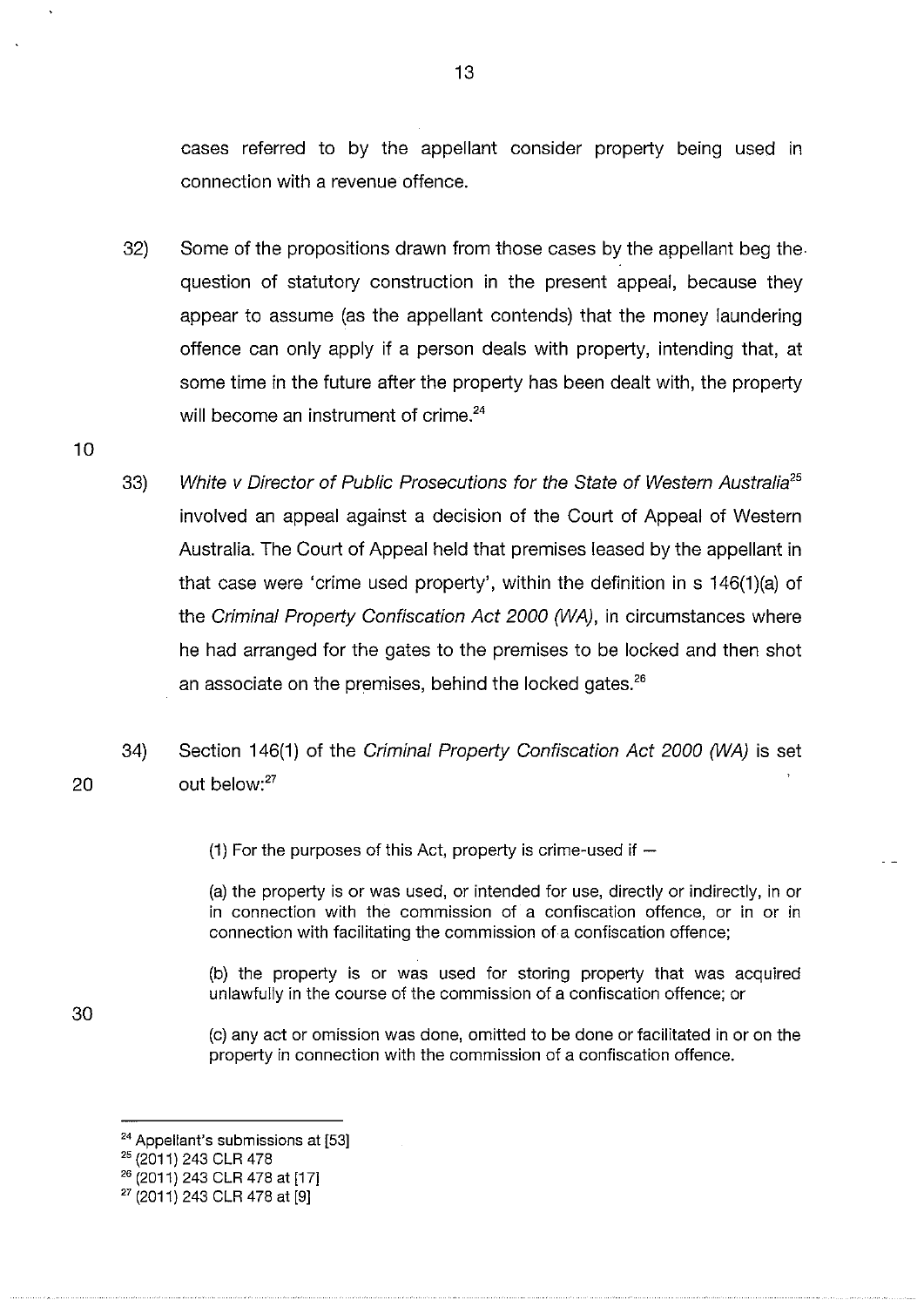- 35) Of these definitions, s 146(1)(a) bears the closest analogy to the definition of 'instrument of crime' that is the subject of the present appeal because it also includes the notion of 'facilitating' the commission of an offence.
- 36) In White, the primary judge accepted that the gates and fence of the premises were used in connection with the murder. However, her Honour held that s 146(1)(a) had no application because it strained the ordinary meaning of 'used' to find that the land and buildings which comprised the premises were also used in connection with the murder. $^{28}$
- 37) On appeal, the Court of Appeal adopted a wider interpretation of s 146(1 )(a) and found that the premises were 'crime used' property within the meaning of that provision. The construction adopted by the Court of Appeal was influenced by the reference in s 146(1)(a) to 'facilitating' the commission of an offence. This is clear in the following passage from the judgement of McClure P, with whom Owen and Buss JJA agreed (emphasis added):<sup>29</sup>

It may be accepted that the use of property requires a deliberate act (or omission). However, it is not a requirement that the act or acts constituting the relevant use must (although they may) be done with the intention or purpose of committing the specific unlawful act that eventuated (that is, the confiscation offence). The use must, at its widest, be indirectly in connection with the facilitation of a confiscation offence. **There is a sufficient relationship between the act or acts constituting the use and the specific confiscation offence if the acts have the consequence or effect of facilitating that offence.** The intentional locking of the gates was for the purpose, and had the effect, of preventing or impeding Tapley's departure from the Maddington land before the respondent had finished dealing with him. That use of the land facilitated Tapley's murder. The subsequent conduct in using the land to store the body away from public view pending its disposal is also a relevant use. Accordingly, the Maddington land was crime-used under  $s$  146(1)(a) of the Act.

38) By analogy, the broad ambit of operation that was found by the Court of Appeal to flow from 'facilitating' the commission of an offence also flows

14

20

30

 $-10$ 

<sup>&</sup>lt;sup>28</sup> Director of Public Prosecutions v White (2010) 41 WAR 249 at [13]-[14]

<sup>&</sup>lt;sup>29</sup> Director of Public Prosecutions v White (2010) 41 WAR 249 at [39]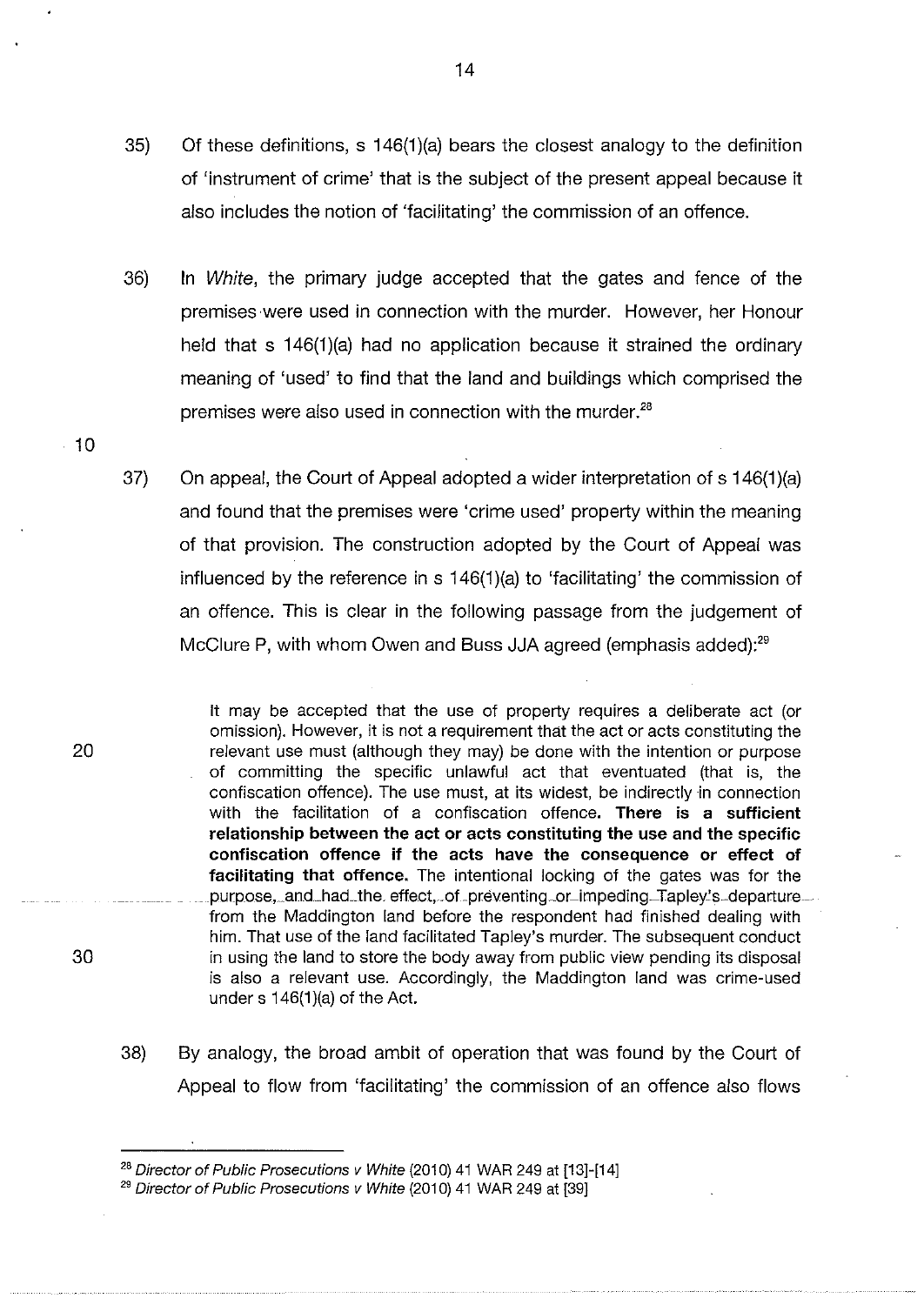from the same language in the definition of 'instrument of crime' that is the subject of the present appeal.

- 39) In this regard, it is also relevant that the Court of Appeal in White did not accept the narrow construction of the term 'use' adopted in  $R$   $v$  Rintel by the majority of the Court of Criminal Appeal of Western Australia.<sup>30</sup> and noted that the terrns of s 146(1)(a) were significantly wider than the legislation considered in Rintel.<sup>31</sup>
- 10 40) On the appeal in White to this Court, concessions were made that focused the decision of this Court on the definition in s 146(1 )(c), without the need for detailed consideration of the definition in s  $146(1)(a)$ .<sup>32</sup> In the result, the Court of Appeal's finding that the premises were 'crime used' property within the definition in  $s$  146(1)(a) was affirmed.
	- 41) The submissions of the appellant quote a passage from the judgment in White of French CJ, Crennan and Bell JJ,<sup>33</sup> which is better understood when read in the context of the entire paragraph (emphasis added):<sup>34</sup>
- 20 30 As was submitted by the appellant, s  $146(1)(c)$  has a broad application. It covers cases in which acts or omissions were done or facilitated in or on the property in connection with the commission of a confiscation offence. On the face of it, the mere doing of an act in or on a property in connection with the commission of a confiscation offence, does not necessarily fit comfortably within the concept of use applied to property. The relevant ordinary meaning of the verb "use" is to "[m]ake use of (a thing), esp for a particular end or purpose; utilize, turn to account" (33). According to that ordinary meaning, "use" would be a subset of the class of conduct described in  $s$  146(1)(c). However, the relationship which the words "in connection with" forge between "act or omission done on the property" and "the commission of a confiscation offence" **suggests that even though it may involve an extension of the verb "use",** the conduct described in s 146(1)(c) can be brought within the meaning "makes criminal use of property" in s 147, without doing violence to

- 
- <sup>33</sup> Appellant's submissions at [55]

<sup>&</sup>lt;sup>30</sup> R v Rintel (1991) 3 WAR 527

<sup>&</sup>lt;sup>31</sup> (2010) 41 WAR 249 at [22]-[25], [28], [30]<br><sup>32</sup> (2011) 243 CLR 478 at [19]-[20]

<sup>34</sup>(2011) 243 CLR 478 at [21]